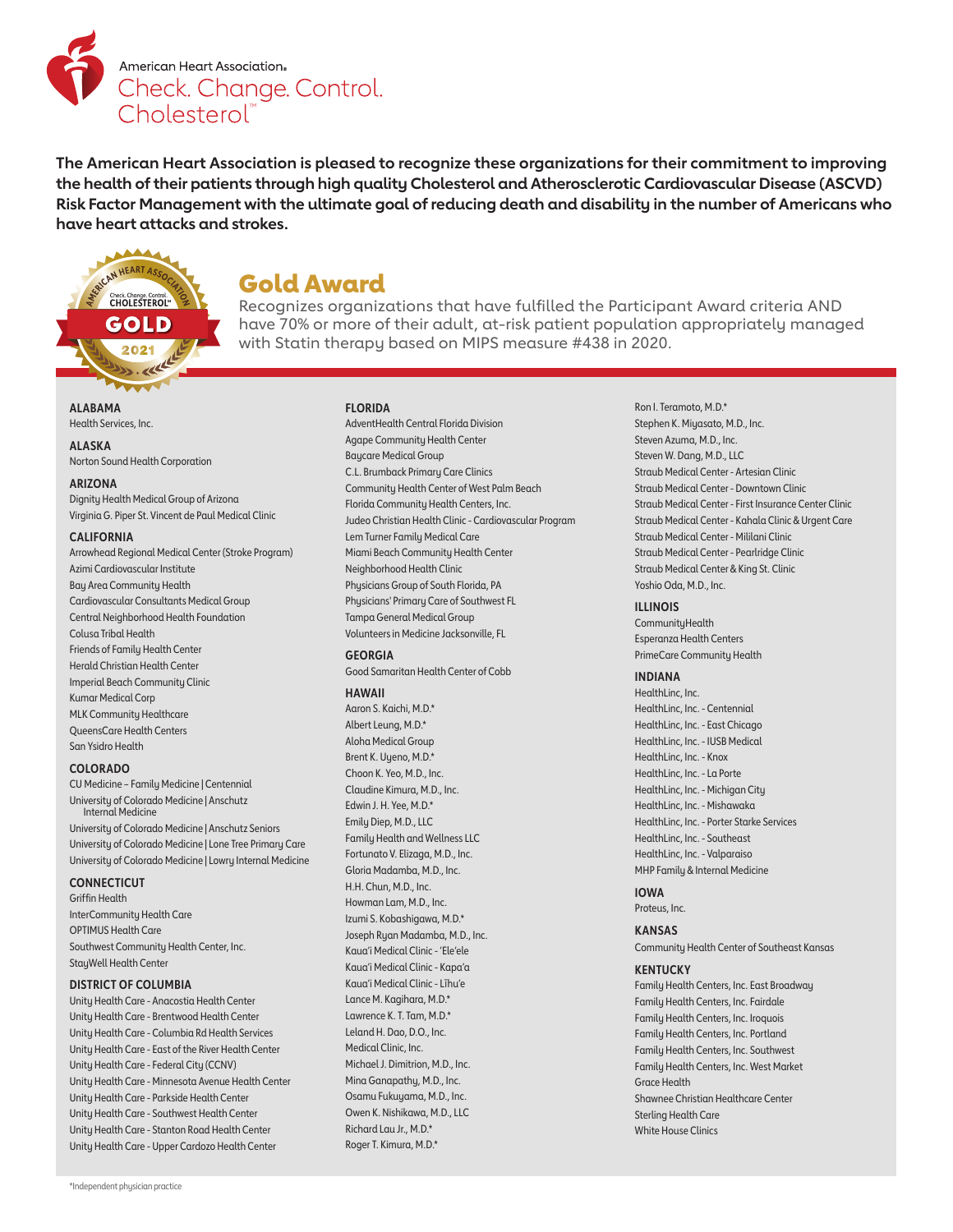# **Check. Change. Control. Cholestero**l ™ | Gold Award *continued*

# **LOUISIANA**

Access Health Louisiana Iberia Comprehensive Community Health Center, Inc. Tulane University Medical Group

# **MARYLAND**

Bay Community Health Chase Brexton Health Care Choptank Community Health System

# **MASSACHUSETTS**

Reliant Medical Group

# **MICHIGAN**

ACCESS Community Health & Research Center Advantage Health Centers Barry Community Health Center Burton Health Center Cherry Street Health Center Covenant Community Care Heart of the City Adult Medicine Heart of the City Durham Clinic Montcalm Area Health Center Westside Health Center Wyoming Community Health Center

## **MINNESOTA**

CentraCare Neighborhood HealthSource NorthPoint Health & Wellness Center People's Center Clinic and Services

#### **MISSISSIPPI**

Aaron E. Henry Community Health Services Center, Inc. Access Family Health Services Amite County Medical Services, Inc. Coastal Family Health Center Delta Health Center East Central MS Health Care, Inc. G. A. Carmichael Family Health Center Jackson-Hinds Comprehensive Health Center MAGnet Mallory Community Health Center Mantachie Rural Healthcare, Inc. North Mississippi Primary Health Care, Inc. Shaw Family Medical Urgent & Primary Care Of Clarksdale Yalobusha Medical Clinic, LLC

# **MISSOURI**

ACCESS Family Care KC CARE Health Center Samuel U Rodgers Health Center Your Community Health Center

**NEBRASKA**

CHI Health Clinic

**NEVADA** Dignity Health Medical Group Nevada Southwest Medical Associates

#### **NEW JERSEY**

AtlantiCare Health Services - FQHC CAMcare Health Corporation CarePoint Health - Christ Hospital Excelcare Alliance Summit Medical Group - New Providence Zufall Health Center

#### **NEW YORK**

Claremont Family Health Center Community Health Center of Buffalo, Inc. ConnextCare

# Crouse Medical Practice Formé Medical Center & Urgent Care Lenox Hill Hospital Mosaic Health Mosaic Health Ilion Mosaic Health Rushville Mount Sinai Health System Northwell Health Solutions NYC Health+Hospitals/Elmhurst Oak Orchard Health - Hornell Park Avenue Family Health Center Ryan - NENA Ryan - Thelma Adair Ryan - West 97th Upstate Medical University VIP Community Services, Inc.

#### **NORTH CAROLINA**

Cone Health Medical Group Kinston Community Health Center Lincoln Community Health Center Novant Health

#### **OHIO**

Mark Tornero, M.D., Dodd Stroke Rehabilitation

# **OKLAHOMA**

Caring Hands Healthcare Centers, Inc. Health & Wellness Center, Inc. Variety Care, Inc..

#### **OREGON**

Yakima Valley Farm Workers Clinic - Mirasol Family Health Center, Hermiston

# **PENNSYLVANIA**

Centerville Clinics, Inc. Delaware Valley Community Health Geisinger Health System Philadelphia FIGHT Community Health Centers Premier Medical Associates Sto-Rox Neighborhood Health Council, Inc.

# **PUERTO RICO**

Camuy Health Services, Inc. Centros Integrados de Servicios de Salud de Lares y Quebradillas COSSMA Healthpro Med Foundation, Inc. Hospital General Castañer Med Centro, Inc. Migrant Health Center Western Region, Inc. Morovis Community Health Center NeoMed Center, Inc. PryMed Medical Care, Inc.

# **RHODE ISLAND**

CCAP Family Health Services of Coventry CCAP Family Health Services of Cranston CCAP Primary Care Partners CCAP Wilcox Health Center WellOne Primary Medical & Dental Care - Pascoag WellOne Primary Medical and Dental Care - Foster WellOne Primary Medical and Dental Care - North Kingstown WellOne Primary Medical and Dental Care - Scituate Wood River Health Services

#### **SOUTH DAKOTA** Sanford Health

# **TENNESSEE**

Christ Community Health Services Methodist Medical Group Mountain People's Health Councils, Inc.

#### **TEXAS** Arlington Community Health Center

Baylor St. Luke's Medical Group Central Texas Veterans Healthcare System - Austin Central Texas Veterans Healthcare System - Brownwood Central Texas Veterans Healthcare System - Bryan Central Texas Veterans Healthcare System - Cedar Park Central Texas Veterans Healthcare System - Palestine Central Texas Veterans Healthcare System - Temple Central Texas Veterans Healthcare System - Waco Gateway Community Health Center, Inc. HHM Health Interfaith Community Clinic KelseyCare Advantage Kelsey-Seybold Clinic LBU Community Clinic Lone Star Family Health Center Martin Luther King, Jr. Family Clinic dba Foremost Family Health Centers Memorial Hermann Medical Group (MHMG) Pasadena Health Center Spring Branch Community Health Center Su Clinica The University of Texas Health Science Center at Houston (UTHealth) UT Physicians Family Medicine - Texas Medical Center (Family Medicine) UT Physicians Family Practice - Bayshore UT Physicians Family Practice - Bellaire UT Physicians Internal Medicine - Texas Medical Center (General Internal Medicine) UT Physicians Multispecialty - Bellaire (Internal Medicine) UT Physicians Multispecialty - Cinco Ranch (Family Medicine) UT Physicians Multispecialty - Greens (Family Medicine and Internal Medicine) UT Physicians Multispecialty - International District (Family Medicine) UT Physicians Multispecialty - Jensen (Internal Medicine) UT Physicians Multispecialty - Rosenberg (Family Medicine) UT Physicians Multispecialty - The Heights (Family Medicine) VA North Texas Health Care System WestLake Health Center **VIRGINIA** CVHS of Southern Albemarle Virginia Cardiovascular Specialists **WASHINGTON** International Community Health Services PCHS - 6th Street Bremerton Medical Clinic PCHS - Almira Medical Clinic PCHS - Belfair Medical Clinic PCHS - Franklin Street Medical Clinic PCHS - Kingston Medical Clinic PCHS - Port Orchard Medical Clinic PCHS - Poulsbo Medical Clinic PCHS - Silverdale Medical Clinic PCHS - Wheaton Way Medical Clinic Peninsula Community Health Services UW Medicine - Valley Medical Center UW-Valley Medical Group - Cardiology Clinic UW-Valley Medical Group - Cascade Primary Care Clinic UW-Valley Medical Group - Diabetes/Thyroid Clinic UW-Valley Medical Group - Fairwood Primary Care Clinic UW-Valley Medical Group - Kent Primary Care Clinic UW-Valley Medical Group - Kent Station Primaru Care Clinic

UW-Valley Medical Group - Lake Sawyer Primary Care Clinic

UW-Valley Medical Group - Maple Valley Primary Care Clinic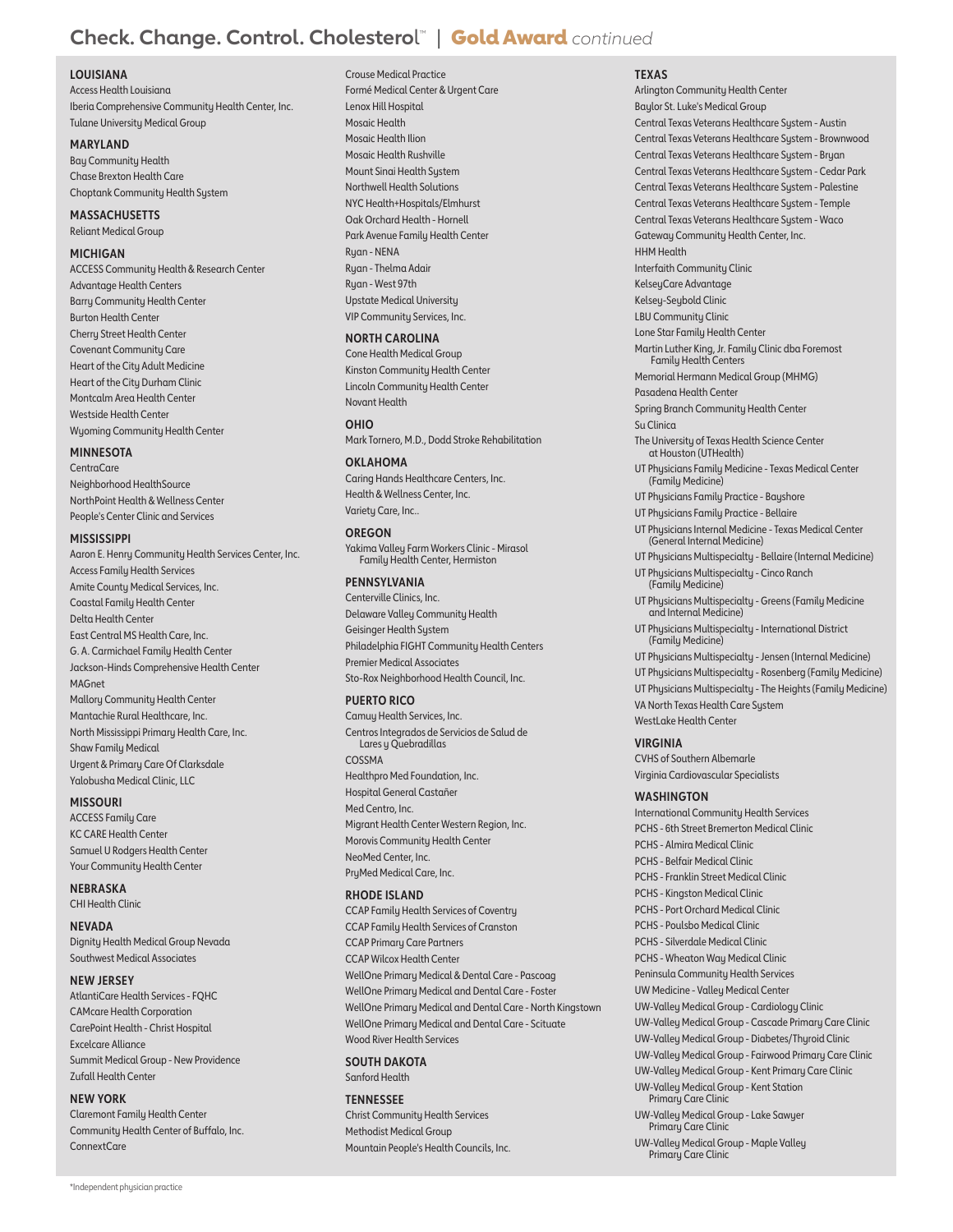# **Check. Change. Control. Cholestero**l ™ | Gold Award *continued*

UW-Valley Medical Group - Newcastle Primary Care Clinic UW-Valley Medical Group - Renton Highlands Primary Care Clinic

UW-Valley Medical Group - Senior Care, Internal Medicine Primary Care Clinic

UW-Valley Medical Group - Valley Family Medicine

Yakima Valley Farm Workers Clinic - 11th Ave Family Medicine Clinic Yakima Valley Farm Workers Clinic - Toppenish Medical-Dental Clinic

Yakima Valley Farm Workers Clinic - Yakima Medical-Dental Clinic

**WISCONSIN** Froedtert Menomonee Falls Hospital - Community Outreach Health Clinic

Kenosha Community Health Center, Inc.



Participant Award

Recognizes organizations that commit to improving ASCVD risk assessment and implementing ASCVD risk calculations into their clinical workflows, and that submitted data on appropriate Statin therapy based on MIPS measure #438 in 2020.

# **COLORADO**

CU Medicine – Family Medicine | Depot Hill CU Medicine – Family Medicine | Landmark CU Medicine – Internal Medicine | Cherry Creek University of Colorado Medicine | AF Williams Family Medicine University of Colorado Medicine | Anschutz Women's Integrated Services in Health University of Colorado Medicine | Boulder Family Medicine University of Colorado Medicine | Lone Tree Seniors University of Colorado Medicine | Lone Tree Women's Integrated Services in Health University of Colorado Medicine | Westminster Family Medicine **DISTRICT OF COLUMBIA** La Clinica del Pueblo **FLORIDA** AHMG West Florida Region Tampa Community Health Outreach Guidewell Sanitas: Miami Mission House Clinic True Health UF Health Central Florida **HAWAII** Eugene M.C. Lee, M.D., Inc. Ke Ola Pono Ohana Family Medicine Clinic Lloyd T. Kobayashi, M.D.\* Straub Medical Center - Hawai'i Kai Clinic

Straub Medical Center - Kahului Clinic Straub Medical Center - Kailua Clinic Straub Medical Center - Kāne'ohe Clinic Straub Medical Center - Kapolei Clinic & Urgent Care Straub Medical Center - Ward Village Clinic & Urgent Care

**KENTUCKY** Family Health Centers, Inc. Americana Family Health Centers, Inc. Phoenix

**MASSACHUSETTS** Fenway Health Harvard Street Neighborhood Health Center Massachusetts General Hospital Whittier Street Health Center

**MICHIGAN** Family Health Center

**MISSISSIPPI** Delta Health - The Medical Center Greater Meridian Health Clinic, Inc. Jefferson Comprehensive Health Center, Inc. Outreach Health Services, Inc. Southeast Mississippi Rural Health Initiative, Inc.

# **MISSOURI**

Advocates for a Healthy Community, Inc. dba Jordan Valley Community Health Center

**MONTANA** Marias Healthcare Services, Inc.

**NEW JERSEY** Jewish Renaissance Medical Center North Hudson Community Action Corporation

#### **NEW YORK**

Care for the Homeless Casa Maria Community Health Center Clay Family Health Center La Casa De Salud Morris Heights Health Center Oak Orchard Health - Albion Oak Orchard Health - Alexander Oak Orchard Health - Batavia Oak Orchard Health - Brockport Oak Orchard Health - Lundonville Oak Orchard Health - Pembroke Oak Orchard Health - Warsaw Open Door Family Medical Centers Ramón Vélez Health Care Center Ryan - Chelsea Clinton Ryan - Frederick Douglass Ryan - Women's and Children The Chautauqua Center The Wellness Center at Oak Orchard Health Upstate Family Health Center

**NORTH CAROLINA**

Advance Community Health

#### **OHIO**

Care Alliance Health Center Central Ohio Primary Care Cleveland Clinic **NEON** PrimaryOne Health

**OKLAHOMA** Utica Park Clinic

#### **OREGON**

Yakima Valley Farm Workers Clinic - Coastal Family Health Center, Astoria

Yakima Valley Farm Workers Clinic - Community Health Center of Clatskanie, Clatskanie

Yakima Valley Farm Workers Clinic - Lancaster Family Health Center at Beverly, Salem

Yakima Valley Farm Workers Clinic - Lancaster Family Health Center at Lancaster

Yakima Valley Farm Workers Clinic - Rosewood Family Health at Gateway, Portland

**ALABAMA** Alabama Regional Medical Services

**ARKANSAS**

River Valley Primary Care Services St. Francis House NWA, Inc.

#### **CALIFORNIA**

CA Area Office of the Indian Health Service Central City Community Health Center, Inc. Central Valley Indian Health Chapa-De Indian Health **ChapCare** Chicken Ranch Rancheria Chinatown Service Center Consolidated THC Feather River Tribal Health, Inc. Greenville Rancheria Hoag Clinic Hoopa Indian Health Council Karuk Community Health Clinic Lake County Tribal Health Lestonnac Free Clinic **MACT** Mercu Medical Group Mission Neighborhood Health Center Neighborhood Healthcare Northern Valley Indian Health ParkTree Community Health Center Pit River Tribal Health Quartz Valley Indian Reservation Redding Rancheria Riverside San Bernardino County Indian Health RotaCare San Jose Free Medical Clinic Round Valley Indian Health San Fernando Community Health Center Santa Ynez Tribal Health Shingle Springs Tribal Health Program Sonoma County Indian Health Southern Indian Health Council St. Jude Neighborhood Health Centers Strong Family Health Center Susanville Indian Rancheria Sucuan Toiuabe Indian Health Tule River Tribal Health Tuolumne Me-Wuk Indian Health Clinic UCSD Health United Indian Health Service Vista Community Clinic Warner Mountain